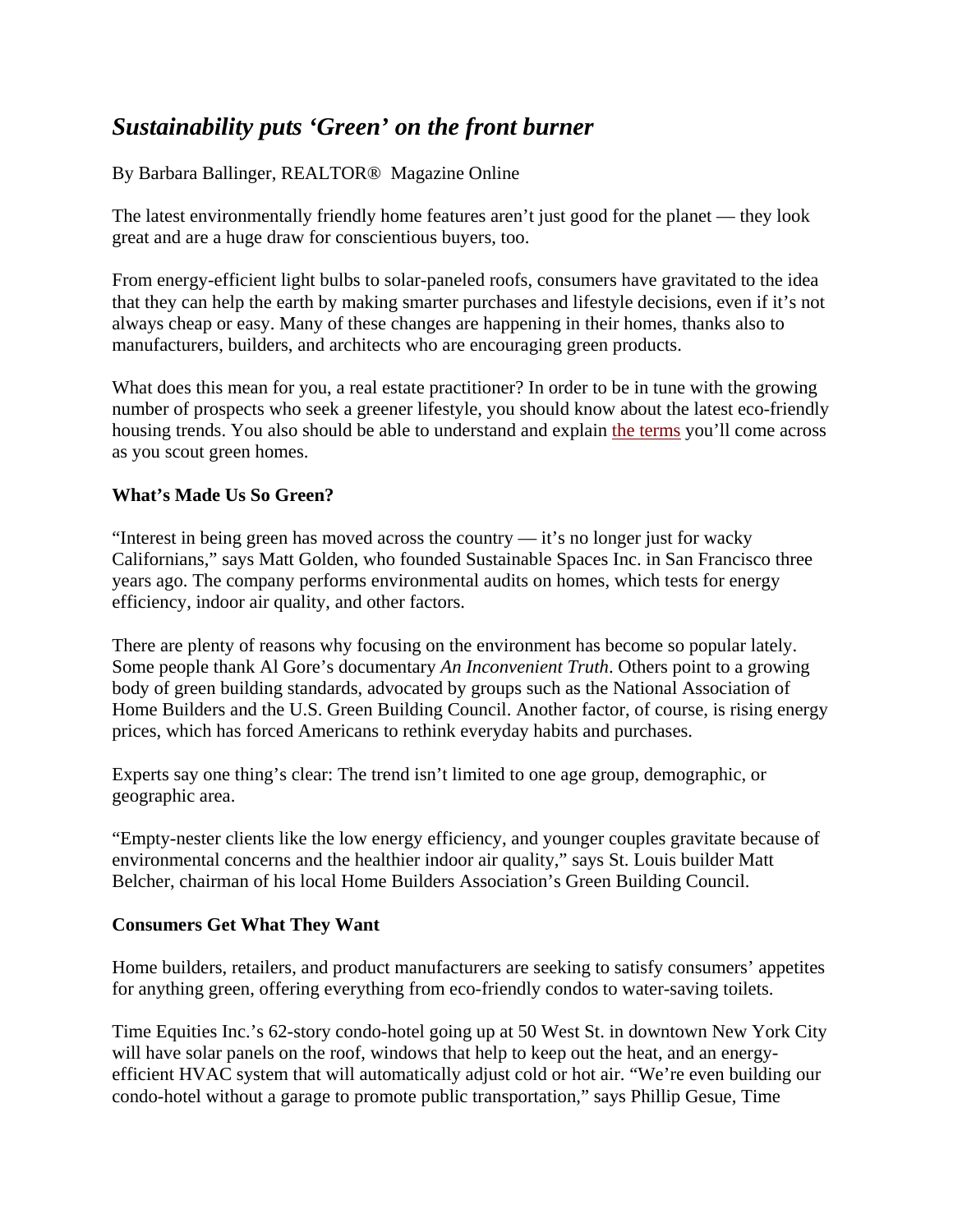Equities' director of acquisitions and development.

Belcher predicts that in a few years green construction will become so pervasive that the term "green" won't even be needed. "More manufacturers are building components for the growing market," he says. "It will be a standard practice."

## **Trends to Know**

Whether or not you specialize in selling green homes, you're likely to meet clients who are interested in living a more sustainable lifestyle. Here's a look at the green housing trends you ought to know as you navigate today's market.

- **Copper roofs.** Copper and copper alloys, such as brass and bronze, are showing up on roofs, entryways, facades, gutters, and downspouts. Despite being quite pricey to purchase and install, they're seen as a good long-term investment because they tolerate inclement weather.
- **Timber framing.** Timber framing requires significantly less lumber than the traditional "stick-built" housing and almost always incorporates superior insulating panels (SIPS), which keep heat and air conditioning from escaping the house.
- **Windows that beat the heat.** Low-emittance (Low-E) windows, doors, and skylights offer natural light while blocking the sun's UV rays that heat up the inside of a home, sometimes necessitating air conditioning. The special low-E glazing also stops the sun from fading fabrics, wall coverings, and artwork.
- **Rainwater holding tanks.** Capturing rainwater and storm runoff helps reduce the burden on local sewer systems and captures water that can be used in other ways, such as for watering the yard or flushing toilets. In the National Homebuilder Mainstream GreenHome, a 4,000-square-foot demonstration home being completed in Raleigh, N.C., a rainwater cistern and detention tank system will show that 95 percent of stormwater on a site can be recycled, reused, and absorbed.
- **Chemical-free lighting.** LED lighting (LED stands for light emitting diodes) is a semiconductor that emits light when an electric current is applied. One big advantage: It contains no hazardous chemicals like other lighting does. For instance, compact fluorescents contain mercury and incandescent bulbs have gasses that hurt the ozone layer.
- **Green toilets.** Water-conserving toilets can boost your budget while also helping the environment. "Make smart choices in choosing products throughout your house, and you can save 30 percent to 50 percent on your annual water bill," says Ori Sivan, co-owner of Greenmaker Supply Co. in Chicago, which sells environmentally sensitive building products and materials.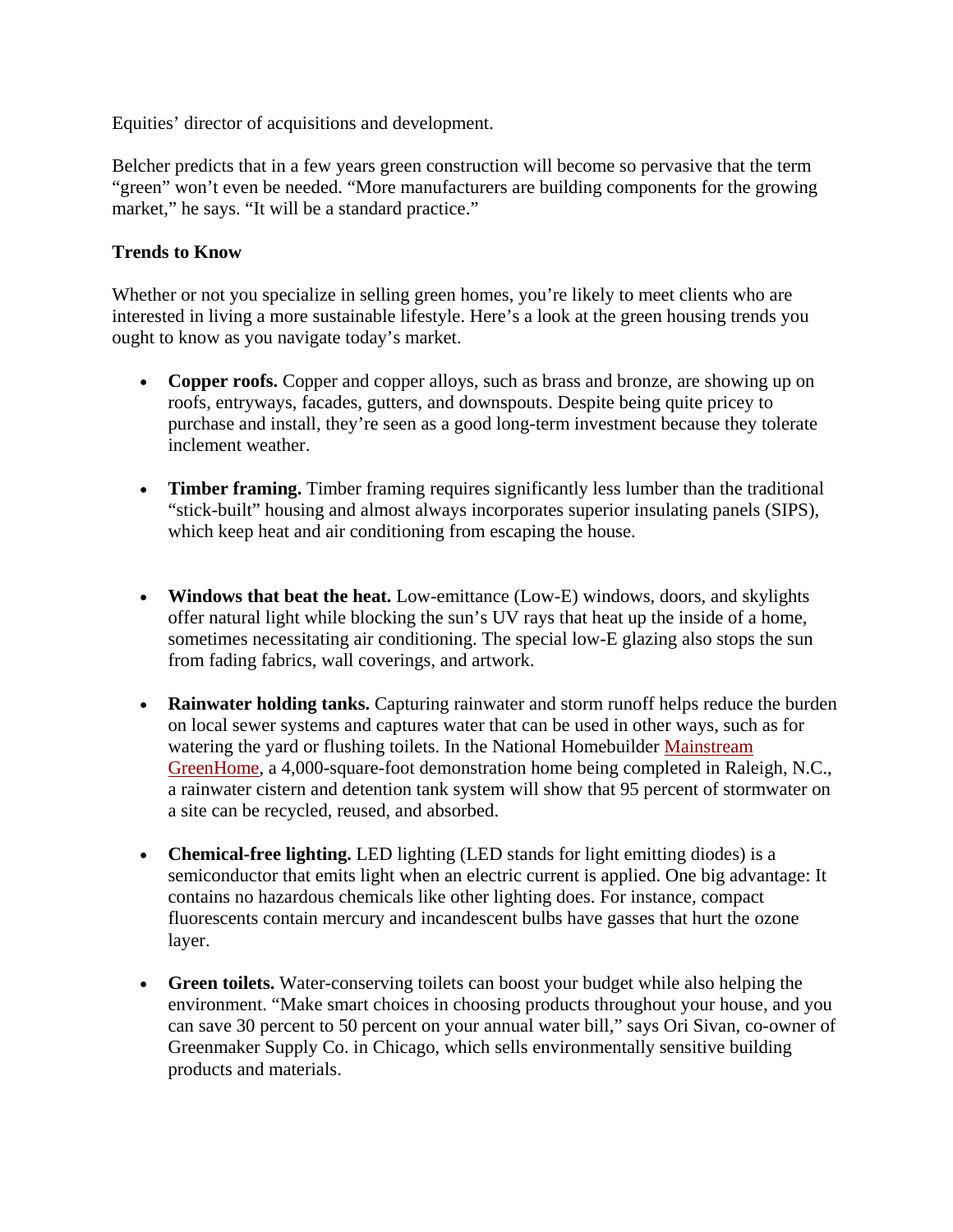- **Solar orientation.** Face a home or an addition in the right direction and build it with the right materials, and you'll reduce the amount of heat and cold that enter from the outside. That's what home owners Ross and Tami Bannister did with their new T-shaped farmhouse (pictured at right) in Grapevine, Texas. They wanted the look of a  $19<sup>th</sup>$ -century structure, but the functions of a modern-day green structure.
- **Induction cooktops.** Unlike traditional cooktops that heat up the cooking surface, the coils of an induction cooktop release their energy directly to the pot or pan and its contents. That means less energy is diffused in the cooking processes. It also means that the cooktop surface remains cool to the touch, making it less likely that cooks or kids will burn themselves.
- **Geothermal heating and cooling.** Instead of using a traditional furnace that heats or cools air and emits carbon monoxide during the process, geothermal pumps are filled with water and glycol and rely on the earth as a heat exchanger. In winter, the system sends warm air into rooms; in summer, it brings cool air.
- Attic heat blocker. TechShield roofing panels, produced by LP Building Products in Nashville, stop the domino effect of inefficient roofing material. Poorly insulated roofing lets radiant heat into the attic, which then spreads throughout a home and requires the owners to turn on the air conditioner. By contrast, TechShield blocks up to 97 percent of the radiant heat, reduces the attic temperature 30 degrees, and cuts energy consumption and carbon gases as a result.
- **Reclaimed wood countertops.** Fast-growing plants like bamboo, and already-cut woods that aren't being used, find new life as gorgeous countertops thanks to entrepreneurs like Ken Williamson, founder of Atlanta-based The Craft-Art Co. The wood he uses is readily available and comes in many variations of color and texture, from antique heart pine found in shuttered Southern mills and old dilapidated farmhouses, to red oak and Douglas fir just waiting to be recycled from the bottom of pickle vats.
- **Nontoxic paint.** To keep indoor air clean and cut down on landfill pollutants, many consumers are using paints that don't contain toxic Volatile Organic Components, or VOCs. These paints come in a variety of colors and finishes, and are offered by mainstream paint companies, from Sherwin Williams to Benjamin Moore.
- **Formaldehyde-free insulation.** Building products such as insulation can emit traces of the chemicals they're made with, which pollutes the air inside of homes. That's why manufacturer Johns Manville in Denver made the decision in 2002 to remove formaldehyde from its building insulation and duct board.
- **Smart irrigation systems.** WeatherTRAK controllers automatically adjust watering schedules based on the needs of your landscape and local weather conditions. The system's "brain" receives satellite data with information about local weather conditions. An additional moisture sensor shuts down the system if it starts to rain when the sprinkler is on.